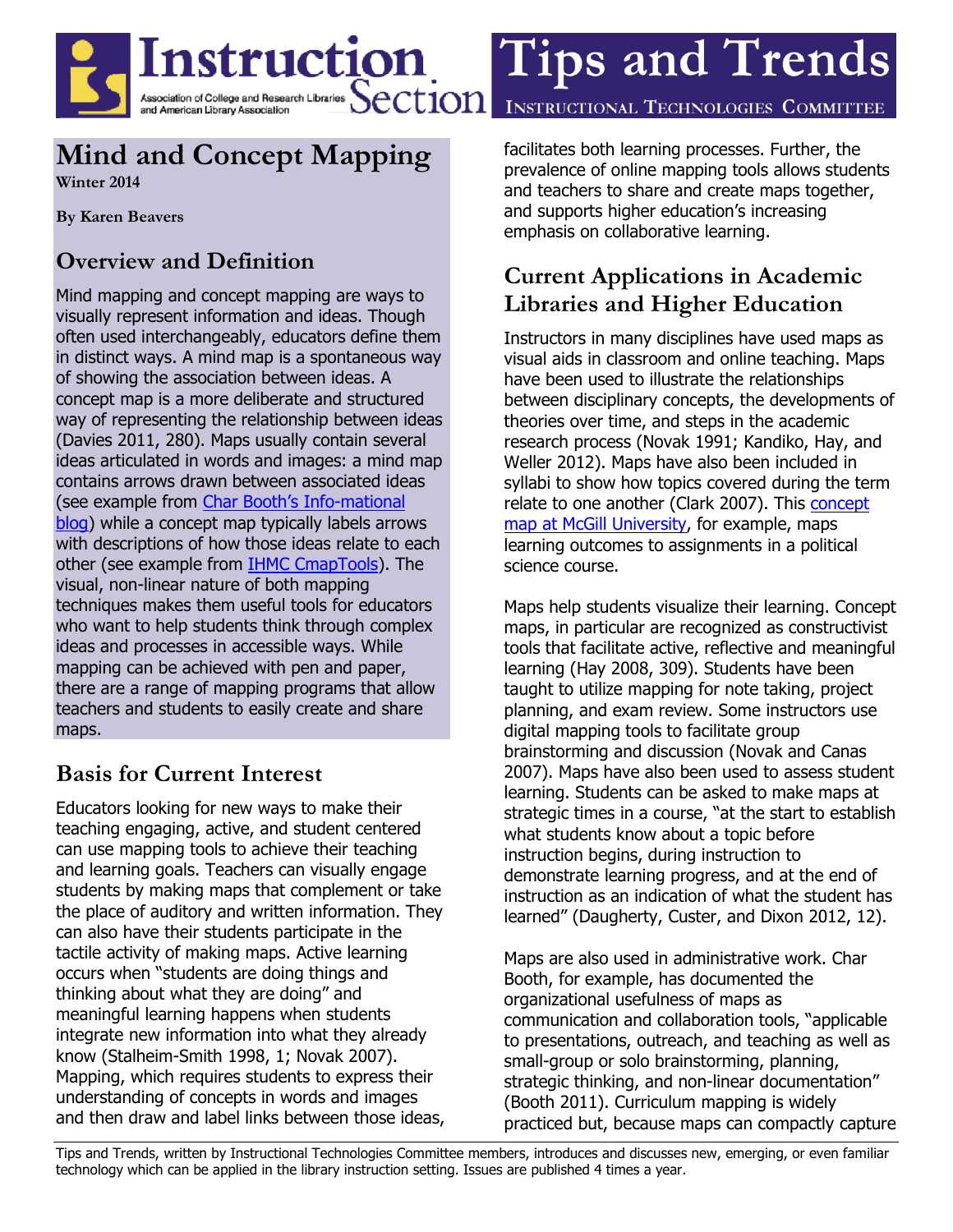the key points of lengthy documents and discussions, they are useful in completing many other administrative tasks (Colosimo and Fitzgibbons 2012, 8).

Free and low cost software programs for digital mapping and information visualization include [CmapTools,](http://ftp.ihmc.us/) [Mindomo,](http://www.mindomo.com/) [FreeMind,](http://freemind.sourceforge.net/wiki/index.php/Main_Page) [Visual](http://vue.tufts.edu/)  [Understanding Environment \(VUE\),](http://vue.tufts.edu/) [Visual](http://www.visualthesaurus.com/)  [Thesaurus,](http://www.visualthesaurus.com/) [XMind,](http://www.xmind.net/) [Popplet,](http://popplet.com/) [Bubbl.us,](https://bubbl.us/) [Inspiration,](http://store.inspiration.com/) [MindMeister,](http://www.mindmeister.com/) and [Prezi.](http://prezi.com/) All are available on the Web; some can be downloaded to desktops; many allow the creation of images that can be copied into lecture slides and/or included in online course modules; and several allow sharing and collaboration among groups of users.

### **Applications in Academic Library Instruction**

Academic librarians commonly use maps as visual aids to teach library research processes and information literacy skills. Maps that show the steps in the library research process or the stages of academic publishing can make those complex processes more understandable to students. Rutgers University Libraries' [Developing](http://newarkwww.rutgers.edu/ecollege/strategy.htm) a Research [Strategy](http://newarkwww.rutgers.edu/ecollege/strategy.htm) map, for example, captures the many stages of the non-linear process in one clear image, and the University of [Washington,](http://www.lib.washington.edu/subject/Environment/Imt220/pubcycle.jpg) "Scientific [Publication](http://www.lib.washington.edu/subject/Environment/Imt220/pubcycle.jpg) Cycle" map situates scientific publishing in layers of concepts that, when understood, will help students choose information sources appropriate for their topics.

Mapping has also been employed as an active learning exercise in instruction sessions. Librarians have used mind mapping and concept mapping to facilitate students' hands-on work in different stages of library research including: brainstorming for topic ideas, thinking up keyword search terms, and creating research strategies (Burkhardt and MacDonald 2010, 27-30; Tysick 2004). Though many articles describe students taking pen to paper, digital mapping tools have been used to facilitate collaborative thinking, group brainstorming, and project planning (Whicker, Shields, and Chadwell 2012, 14-15).

Digital tools strengthen the curriculum mapping processes that have long been a staple of library information literacy planning. The [Claremont](http://www.mindomo.com/mindmap/2012-13-curriculum-mapping-template-claremont-colleges-library-a66df5424c6c4efa8e739ffba7d9f5cc) Colleges Library [curriculum](http://www.mindomo.com/mindmap/2012-13-curriculum-mapping-template-claremont-colleges-library-a66df5424c6c4efa8e739ffba7d9f5cc) mapping template, for

example, uses the Mindomo platform to provide a vehicle for librarians to visualize how a multitude of classes, course sequences, and degree programs relate to library resources and services.

Sophisticated mapping software (rather than pen, paper, sticky notes, and whiteboards) enables librarians to clearly illustrate and organize the many inputs to be considered in planning library programs and creating instruction tools. For example, mapping the information architecture of instructional websites can help librarians visualize the different paths students might take to get to instructional content. Digital maps also have the advantage of being more easily created, shared, and revised with groups of people, thus fostering collaboration among librarians and faculty across different spaces and times.

### **Potential Value**

Many examples in the library literature attest to the value of having students visualize their research and brainstorm keywords and topic ideas with mapping tools (Colosimo and Fitzgibbons 2012, 3). A mapping exercise designed by Cynthia Tysick is notable because it combines the commonly used free association techniques of mind mapping with the more structured process of concept mapping. She describes a two step library instruction process in which she has students begin by brainstorming a map of their research topic and then revisit that map to "arrange their brainstorming work into a concept map" which identifies particular keywords and relationships to focus on in their library research work (Tysick 2004, 2.2).

Mapping can be used in a number of research and information seeking activities and thus could become more central to library instruction. For example, maps could be used more fully in online teaching and learning. In addition to using maps to illustrate specific information literacy concepts, librarians could use conceptual maps to structure student navigation through information literacy tutorials and student quizzes could be constructed around having students correctly fill in labels that represent accurate relationships among concepts (Edwards and Cooper 2010; Eppler 2006; Pinto, Doucet, and Fernandez-Ramos 2010).

Maps are powerful assessment tools. Students can be asked to make concept maps in different stages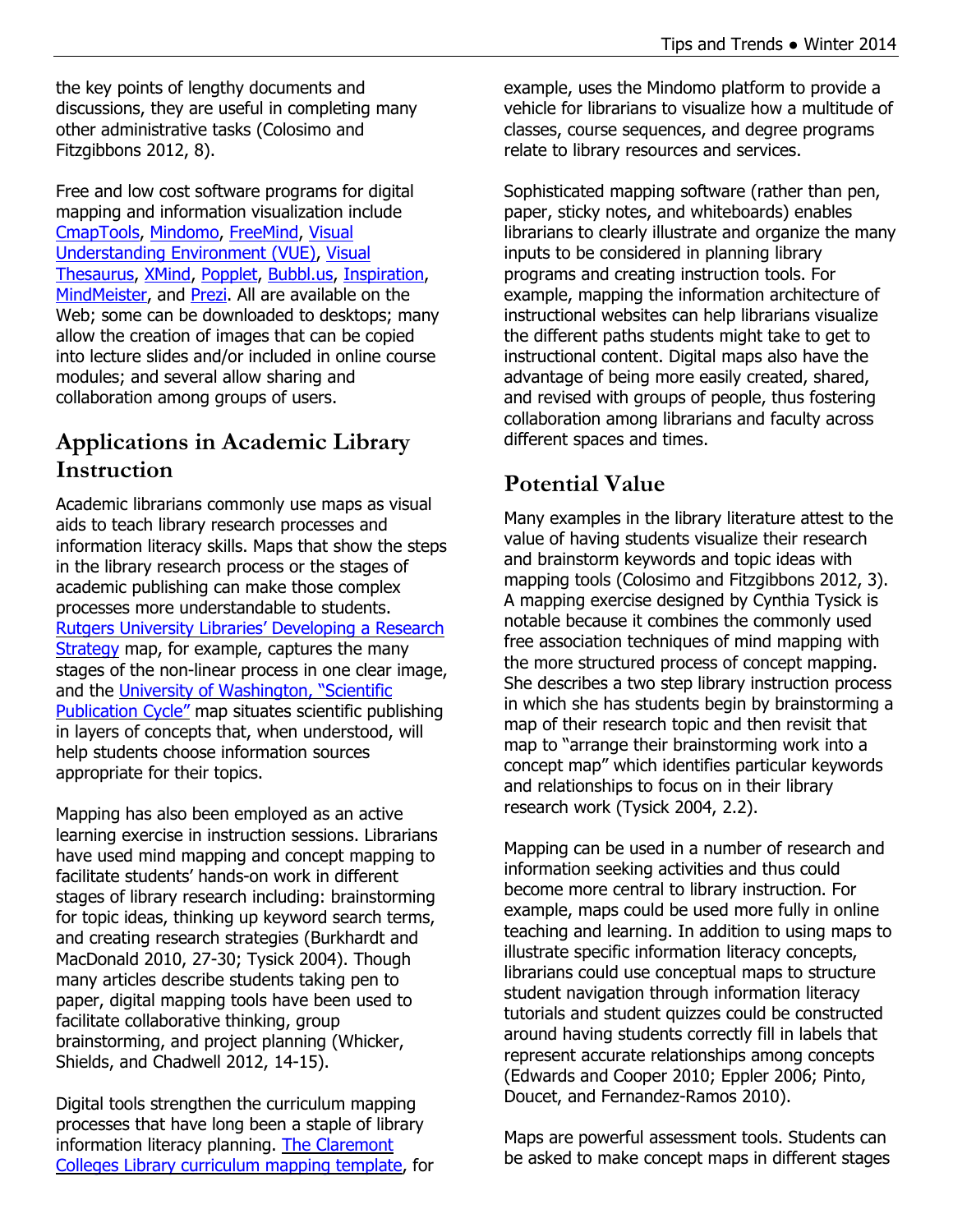of an information literacy course to capture how well they are integrating class concepts into their pre-existing research and information seeking knowledge. Concept mapping exercises can be challenging to assess because students will produce a range of maps that are very particular to the way they think. However, some librarians have proposed questions and rubrics to guide systematic evaluation (Radcliff 2007, 107; Colosimo and Fitzgibbons 2012).

Finally, librarians could support student and faculty success on campuses by teaching them how to use mapping software to organize personal projects and group work. Online mapping programs are excellent tools for graphically displaying information and organizing files and documents. For example, the Rhode Island School of [Design's](http://library.risd.edu/tutorials.html) Fleet Library, Concept [Mapping](http://library.risd.edu/tutorials.html) Tutorial teaches students how to use maps at all stages of the research process, including topic exploration, search strategy design, and resource management. Similarly, librarians at McGill Library have taught students to use concept mapping for note taking and organizing lecture slides, course readings, and assignments (Colosimo and Fitzgibbons 2012).

## **Potential Hurdles**

Mapping is an effective learning tool because it enables teachers and students to represent their current understanding of a topic using a form that mirrors the mind's own relational construction of knowledge. The complexity involved in making maps effective representations, however, means that they can take a lot of time to teach and to learn. Mapping processes that ask students to describe and label relationships among concepts can be particularly time consuming; students often need to practice mapping several times before being able to make meaningful maps (Bifuh-Ambe and Reid-Griffin, 2010). Instructors who want students to use digital mapping tools will need to take even more time to teach students how to use particular software. Consequently, online mapping may be more appropriate for longer workshops and classes with multiple meetings.

Digital mapping tools allow for easy revision and sharing of maps; however, some users find that these tools impede their thinking and collaboration processes. The limits of what can be seen clearly on a computer screen, combined with the time and labor involved with typing text and uploading images can inhibit the free flowing creativity that is unleashed by using more informal, low-tech processes like pen, paper, and/or sticky notes (Anderson-Inman and Horney 1996; Tucker, Armstrong, and Massad 2010).

Finally, while there are plenty of free and low-cost mapping technologies available, most don't interact with one another. Some software allows users to export and print images of maps, however the ability to collaborate and revise maps with others is limited to users who subscribe to the same software platforms.

### **Conclusion**

Librarians, faculty, and students who wish to learn and use mapping technology may find that doing so requires a significant investment of their time (and sometimes money). Nonetheless, the use of this technology may ultimately enhance the teaching, learning, and planning processes that are required in academic work. The brainstorming techniques that have always been a staple of library instruction can be more easily practiced collaboratively with mapping software. Although the practice and revision important to developing knowledge through mapping takes time away from other research techniques, their ability to engage students in active and meaningful learning and their application to a range of academic work including, note taking, studying, and project planning makes them worth adopting, and even making central, to instruction.

#### **References**

Anderson-Inman, Lynne, and Mark Horney. 1996. "Computer-Based Concept Mapping: Enhancing Literacy with Tools for Visual Thinking." Journal of Adolescent & Adult Literacy 40 (4): 302. [http://www.jstor.org/stable/40013436.](http://www.jstor.org/stable/40013436)

Bifuh-Ambe, Elizabeth, and Angelia Reid-Griffin. 2010. "Testing the Thrill of Technology: Pre-Service Teachers' Perceptions of Paper-and-Pencil Versus Computer-Based Concept Mapping." Journal of Technology Integration in the Classroom 2 (1): 39- 48. Education Research Complete, EBSCOhost.

Booth, Char. 2011. "Project Curve, Part Four: Mapping (Concept to Curriculum)." Info-mational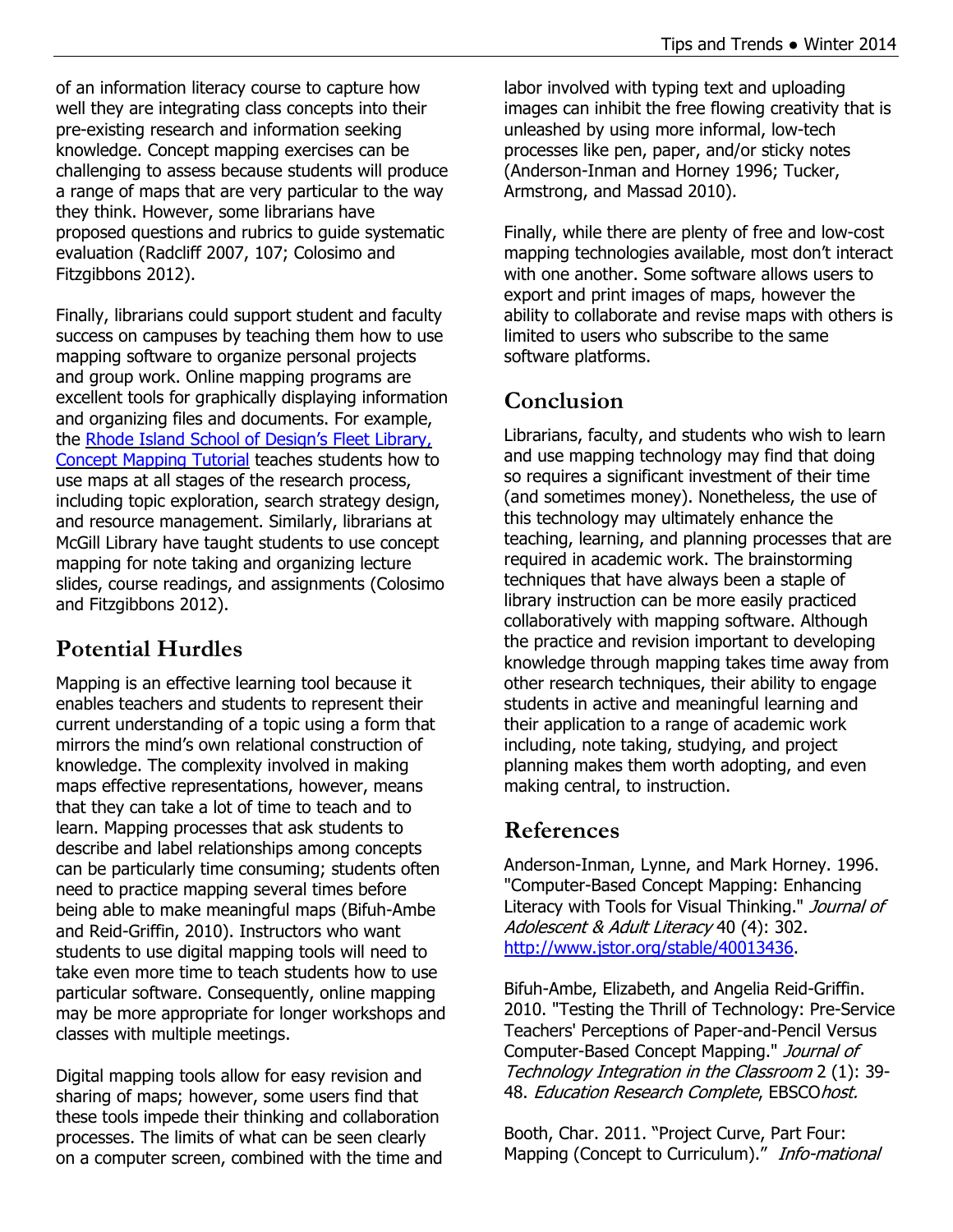(blog), November 18. [http://infomational.wordpress.com/2011/08/18/pro](http://infomational.wordpress.com/2011/08/18/project-curve-part-four-mapping-concept-to-curriculum/) [ject-curve-part-four-mapping-concept-to](http://infomational.wordpress.com/2011/08/18/project-curve-part-four-mapping-concept-to-curriculum/)[curriculum/.](http://infomational.wordpress.com/2011/08/18/project-curve-part-four-mapping-concept-to-curriculum/)

Booth, Char, and Brian Matthews. 2012. "Understanding the Learner Experience: Threshold Concepts and Curriculum Mapping." Paper Presented at the California Academic & Research Libraries Conference, San Diego, California, April 7. [http://www.carl-](http://www.carl-acrl.org/conference2012/2012CARLproceedings/Understanding%20the%20Learner%20Experience_BoothMathews2012.pdf)

[acrl.org/conference2012/2012CARLproceedings/Un](http://www.carl-acrl.org/conference2012/2012CARLproceedings/Understanding%20the%20Learner%20Experience_BoothMathews2012.pdf) [derstanding%20the%20Learner%20Experience\\_Bo](http://www.carl-acrl.org/conference2012/2012CARLproceedings/Understanding%20the%20Learner%20Experience_BoothMathews2012.pdf) [othMathews2012.pdf.](http://www.carl-acrl.org/conference2012/2012CARLproceedings/Understanding%20the%20Learner%20Experience_BoothMathews2012.pdf)

Burkhardt, Joanna M., and Mary C. MacDonald. 2010. Teaching Information Literacy: 50 Standards-Based Exercises for College Students, Chicago: American Library Association.

Clark, Wilma. 2007. "Mapping the Syllabus: Multimodal Digital Mapping Tools." Reflecting Education 3 (1): 43-60. [http://www.reflectingeducation.net/index.php/refle](http://www.reflectingeducation.net/index.php/reflecting/article/view/42) [cting/article/view/42.](http://www.reflectingeducation.net/index.php/reflecting/article/view/42)

Colosimo, April, and Megan Fitzgibbons. 2012. "Teaching, Designing, and Organizing: Concept Mapping for Librarians." Partnership: the Canadian Journal of Library and Information Practice and Research 7 (1).

[https://journal.lib.uoguelph.ca/index.php/perj/articl](https://journal.lib.uoguelph.ca/index.php/perj/article/view/1800/2516#.Un2LQCewUat) [e/view/1800/2516#.Un2LQCewUat.](https://journal.lib.uoguelph.ca/index.php/perj/article/view/1800/2516#.Un2LQCewUat)

Daugherty, Jenny L., Rodney L. Custer, and Raymond A. Dixon. 2012. "Mapping Concepts for Learning and Assessment." Technology and Engineering Teacher 71 (8): 10-14. [http://ideal](http://ideal-group.org/concept-map-research/Mapping-Concepts-for-Learning-and-Assessment.pdf)[group.org/concept-map-research/Mapping-](http://ideal-group.org/concept-map-research/Mapping-Concepts-for-Learning-and-Assessment.pdf)[Concepts-for-Learning-and-Assessment.pdf.](http://ideal-group.org/concept-map-research/Mapping-Concepts-for-Learning-and-Assessment.pdf)

Davies, Martin. 2011. "Concept Mapping, Mind Mapping and Argument Mapping: What Are the Differences and Do They Matter?" Higher Education 62 (3): 279-301. doi: 10.1007/s10734-010-9387-6.

Edwards, Sarah, and Nick Cooper. 2010. "Mind Mapping as a Teaching Resource." Clinical Teacher 7 (4): 236-39. doi: 10.1111/j.1743- 498X.2010.00395.x.

Eppler, Martin J. 2006. "A Comparison Between Concept Maps, Mind Maps, Conceptual Diagrams, and Visual Metaphors as Complementary Tools for Knowledge Construction and Sharing." Information Visualization 5 (3): 202-12. doi: http://dx.doi.org/10.1057/palgrave.ivs.9500131.

Hay, David, Ian Kinchin, and Simon Lygo-Baker. 2008. "Making Learning Visible: the Role of Concept Mapping in Higher Education." Studies In Higher Education 33 (3): 295-311. doi: 10.1080/03075070802049251.

Kandiko, Camille, David Hay, and Saranne Weller. 2012. "Concept Mapping in the Humanities to Facilitate Reflection: Externalizing the Relationship Between Public and Personal Learning." Arts And Humanities In Higher Education: An International Journal Of Theory, Research And Practice 12 (1): 70-87. doi: 10.1177/1474022211399381.

Novak, Joseph. 1991. "Clarify with Concept Maps." Science Teacher 58 (7): 44-49. [http://search.proquest.com/docview/214629281?ac](http://search.proquest.com/docview/214629281?accountid=25355) [countid=25355.](http://search.proquest.com/docview/214629281?accountid=25355)

Novak, Joseph D., and Alberto J. Cañas. 2007. "The Theory Underlining Concept Maps and How to Use Them." Reflecting Education 3 (1): 29-42. [http://lgdata.s3-website-us-east-](http://lgdata.s3-website-us-east-1.amazonaws.com/docs/1716/516528/Novak_Canas_-_ConceptMaps_Origins___Uses_-2007.pdf)

[1.amazonaws.com/docs/1716/516528/Novak\\_Cana](http://lgdata.s3-website-us-east-1.amazonaws.com/docs/1716/516528/Novak_Canas_-_ConceptMaps_Origins___Uses_-2007.pdf) s - ConceptMaps Origins Uses -2007.pdf.

University of Washington Libraries. 1999. The Scientific Publication Cycle." Web. Accessed January 31.

[http://www.lib.washington.edu/subject/environmen](http://www.lib.washington.edu/subject/environment/imt220/pubcycle.jpg) [t/imt220/pubcycle.jpg.](http://www.lib.washington.edu/subject/environment/imt220/pubcycle.jpg)

Pinto, Maria, Anne-Vinciane Doucet, and Andrés Fernández-Ramos. 2010. "Measuring Student's Information Skills Through Concept Mapping." Journal of Information Science 36 (4): 464-80. doi: 10.1177/0165551510369633.

Radcliff, Carolyn J. 2007. A Practical Guide to Information Literacy Assessment for Librarians. Westport CN: Libraries Unlimited.

RISD Library. 2009. "Concept Mapping a Research Topic." RISD Library (blog), March 16. [http://risdlibrary.blogspot.com/2009/03/concept](http://risdlibrary.blogspot.com/2009/03/concept-mapping-research-topic.html)[mapping-research-topic.html.](http://risdlibrary.blogspot.com/2009/03/concept-mapping-research-topic.html)